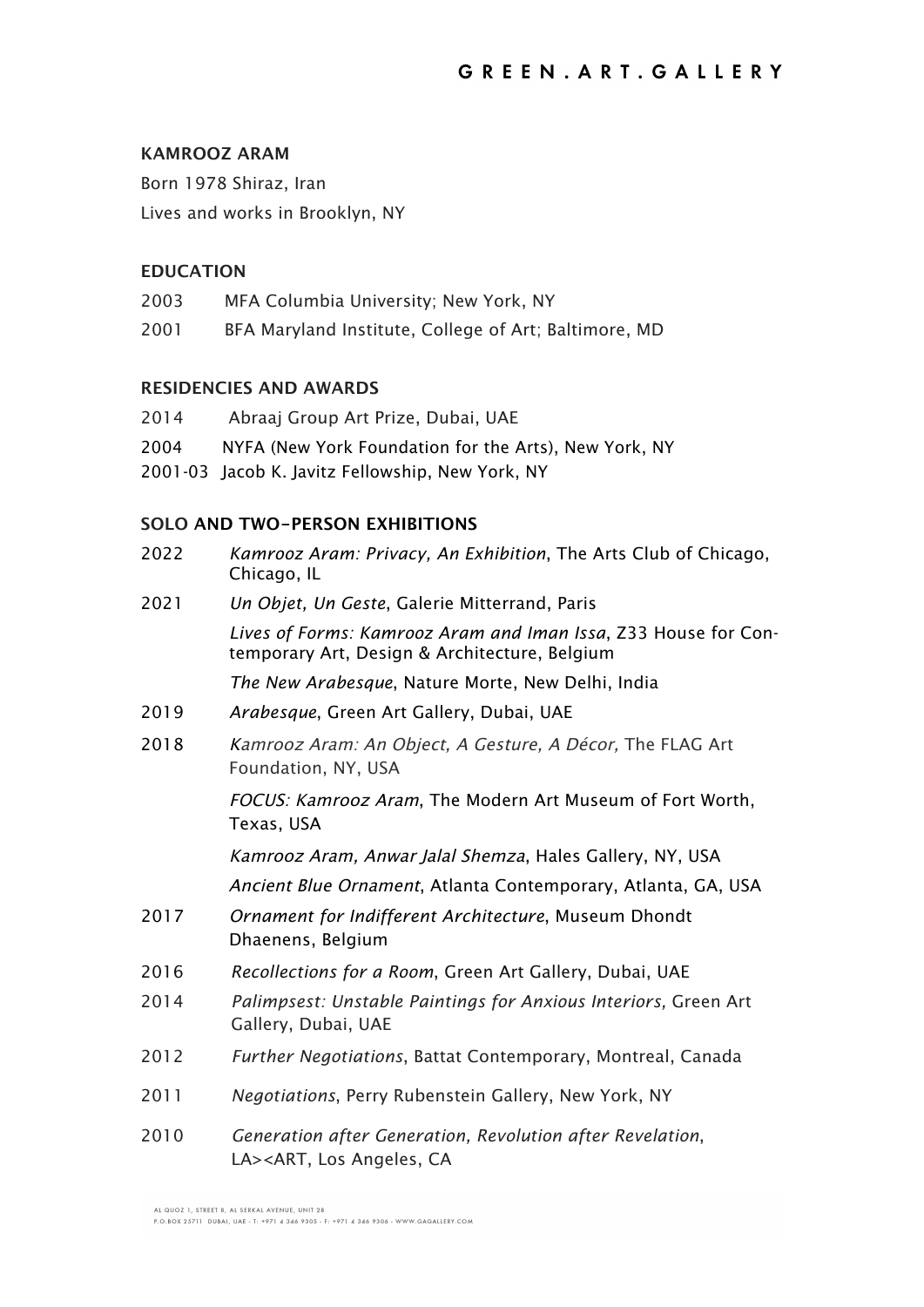| 2009 | Of Flame and Splendour, Perry Rubenstein Gallery, New York, NY             |
|------|----------------------------------------------------------------------------|
| 2007 | Night Visions and Revolutionary Dreams, Oliver Kamm/5BE                    |
|      | Gallery, New York NY                                                       |
| 2006 | Lightning, Thunder, Brimstone and Fire, Wilkinson Gallery,                 |
|      | London, UK                                                                 |
|      | Realms and Reveries, Mass MoCA, North Adams, MA                            |
| 2004 | Beyond the Borders, Between the Trees, Oliver Kamm/5BE Gallery,<br>NY, USA |

# **SELECTED GROUP EXHIBITIONS**

| 2021 | Field of Vision, Peter Blum Gallery, New York, USA                                                                      |
|------|-------------------------------------------------------------------------------------------------------------------------|
|      | Matisse Alive, Art Gallery of New South Wales, Sydney, Australia                                                        |
| 2020 | Art on the Grid, Public Art Fund, New York, USA                                                                         |
|      | RELATIONS: Diaspora and Painting, PHI Foundation for Contemporary<br>Art, Montreal, Canada                              |
|      | Some Mysterious Process: 50 Years of Collecting International Art,<br>Art Gallery of New South Wales, Sydney, Australia |
|      | Desorientalismos, Centro Andaluz de Arte Contemporáneo, Seville,<br>Spain                                               |
|      | Group Show, in collaboration with Jhaveri Contemporary, Green<br>Art Gallery, Dubai, UAE                                |
| 2019 | Fragile Frontiers: Visions on Iran's in/visible borders, YARAT<br>Centre, Baku, Azerbaijan                              |
|      | Gateway: Fragments, Yesterday and Today, Gallery S, Manarat Al<br>Saadiyat, Abu Dhabi, UAE                              |
|      | Jameel Prize 5, Jameel Arts Center, Dubai, UAE                                                                          |
|      | The Crime of Adolf Loos, Axel Vervoodt, Belguim                                                                         |
| 2018 | Jameel Prize 5, The Porter Gallery, The Victoria and Albert<br>Museum, London, UK                                       |
|      | Le Musée Imaginaire, Pavillion Trab, Jaou Tunis, Tunisia                                                                |
|      | Opening Remarks, Athr Gallery, Jeddah, KSA                                                                              |
| 2017 | Other Hours, 601 Artspace, New York, NY                                                                                 |
|      | Lack of Location is My Location, Koenig & Clinton, Brooklyn, NY                                                         |
|      | The Intimate Enemy, Pelagica, Milan, Italy                                                                              |
| 2016 | The Arch of my Eyes Orbit, Brooklyn Academy of Music, Brooklyn,<br>NY, USA                                              |
| 2015 | The Worlds Turned Upside Down, BPS22, Brussels, Belgium                                                                 |
|      | Russian Doll, M+B, Los Angeles, CA, USA                                                                                 |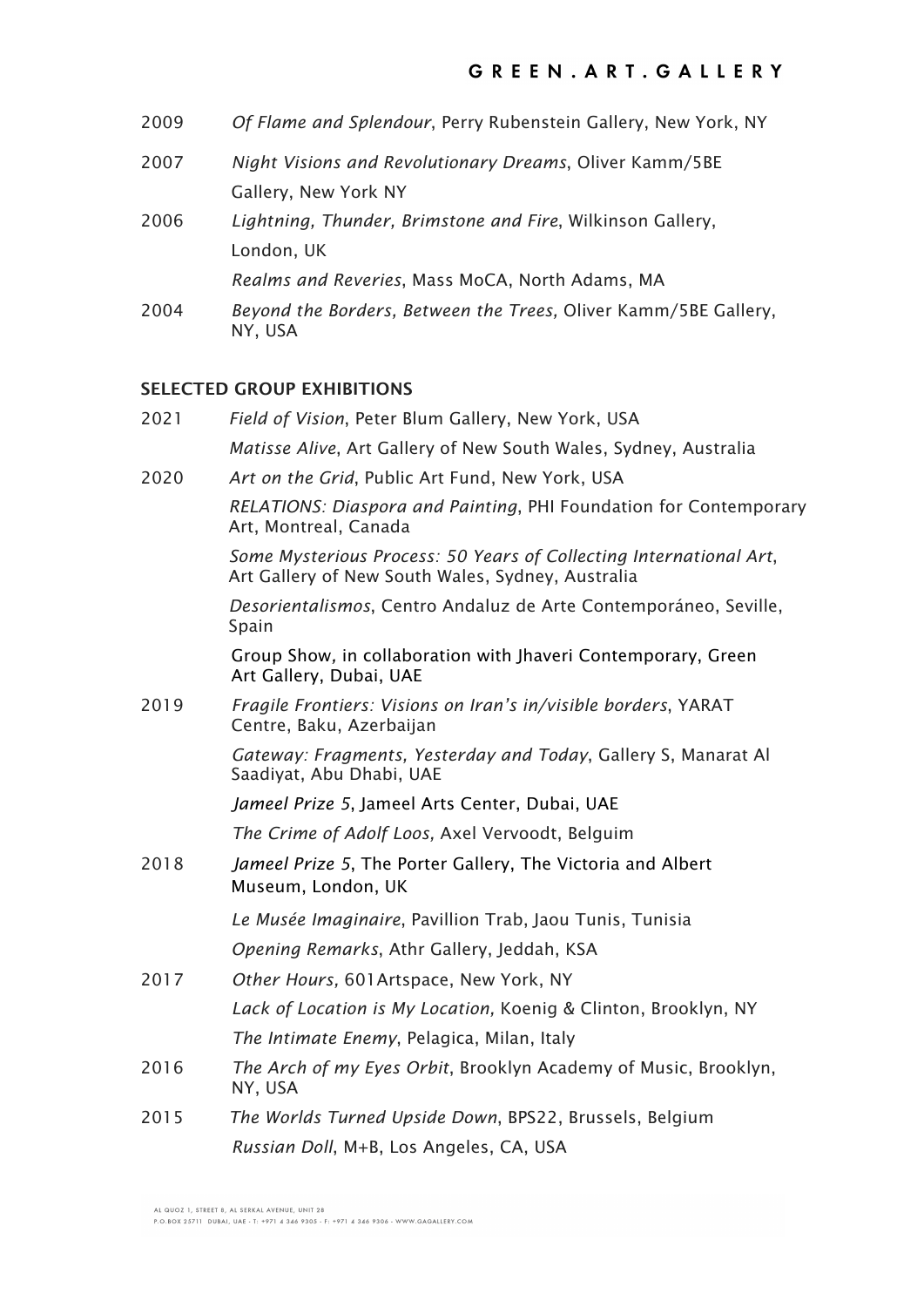*Influence*, curated by Oliver Wasow, BYRDCLIFFE Kleinert/James Center for the Arts, Woodstock, NY, USA

*Geometries of Difference: New Approaches to Ornament and Abstraction*, The Samuel Dorsky Museum of Art at the State University of New York at New Paltz, NY, USA

*Beauty Reigns: A Baroque Sensibility in Recent Painting*, Akron Art Museum, Akron, OH, USA

2014 *The Botanica*, presented by AA Bronson and Michael Bühler-Rose, Invisible Exports, New York, NY, USA

> *Beauty Reigns: A Baroque Sensibility in Recent Painting*, McNay Art Museum, San Antonio, TX, USA

*Fixed Unknowns*, Taymour Grahne Gallery, New York, NY, USA

*Past Tradition,* Exhibit 320, New Delhi, India

*Garden and Spring,* The Abraaj Group Art Prize 2014 exhibition, curated by Nada Raza, Dubai, UAE

2013 *The Pink Panther Imitates Nothing,* Rhode Island School of Design Memorial Hall Gallery, Providence, RI, USA

> *MICA: Then/Now*, Kunsthalle Beacon/Ethan Cohen Fine Arts, Beacon, NY, USA

*Kamrooz Aram + Julie Weitz*, The Suburban, Chicago, IL, USA *Wallspace Tenth Anniversary Show*, Wallspace, New York, NY, USA

2012 *Brute Ornament*, Kamrooz Aram and Seher Shah, Green Art Gallery, Dubai, UAE

*Referencing History*, Green Art Gallery, Dubai, UAE

*The Elephant in The Dark*, curated by Amirali Ghasemi, The Devi Art Foundation, Delhi, India

*The End…,* curated by Michael Buhler-Rose and John Connelly, Vogt Gallery, New York, NY

2011 *Emergent New York*, The Granary, Sharon, CT, USA

*30; A Brooklyn Salon*, BRIC Rotunda Gallery, Brooklyn, NY, USA

*Painted Pictures*, curated by Arthur Ou, Blackston Gallery, New York, NY, USA

*The MENASA Studio Dispatches*, The Island, United Kingdom and Art Dubai Projects, Dubai, UAE

2010 *Contemporary Notes*, curated by Vahid Sharifian, Assar Art Gallery, Tehran, Iran

*Run and Tell That!*, Syracuse University Art Galleries, Syracuse, NY

*Love in Vein: Editions Fawbush projects and artists 2005 – 2010,* Gering and Lopez Gallery, New York, NY, USA

P.O. BOX 25711 DUBAL UAE - T: +971 4 346 9305 - E: +971 4 346 9306 - WWW GAGAILERY COM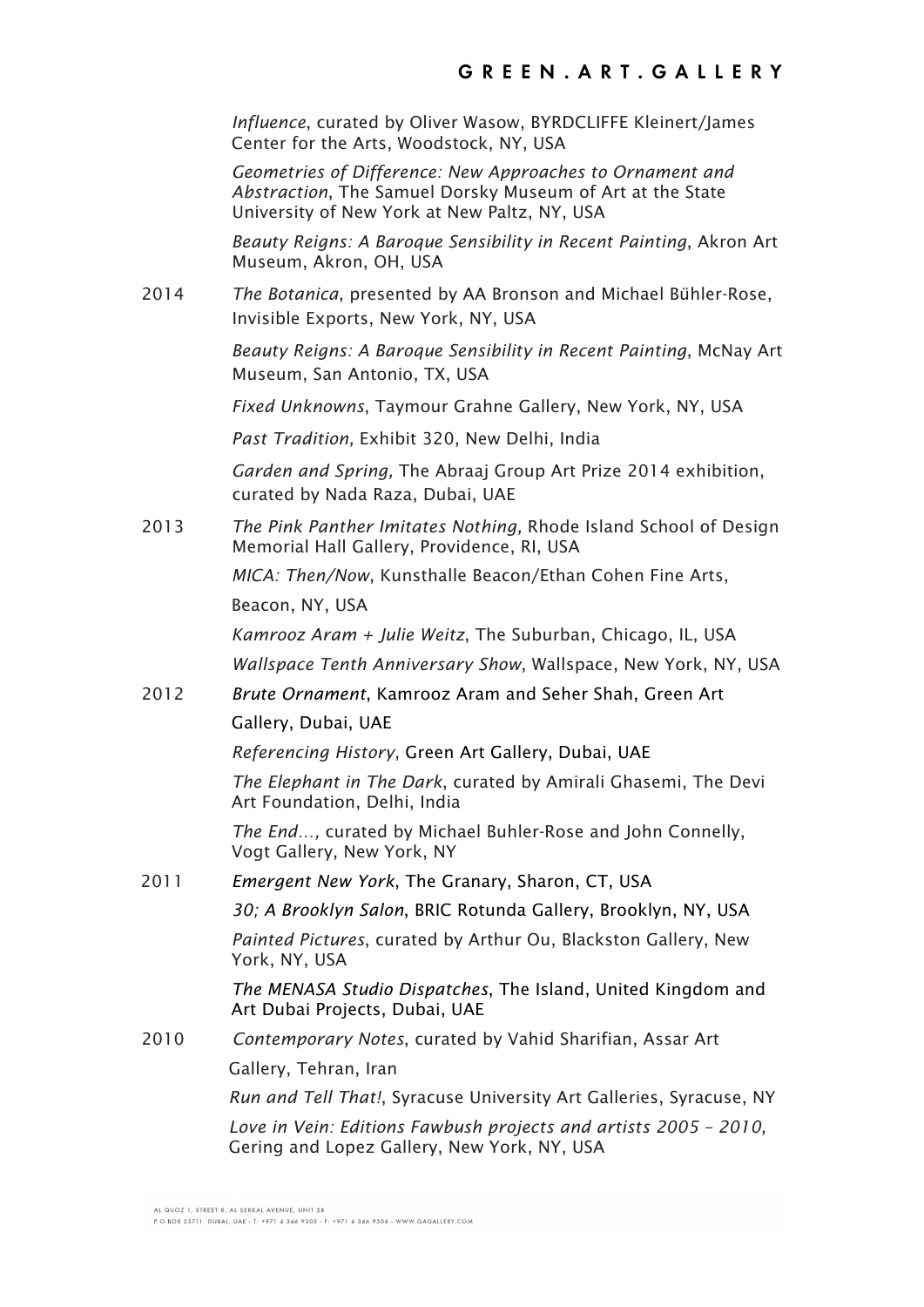*roundabout*, City Gallery of Wellington, Wellington, New Zealand (international tour) *The Big Picture*, Priska C. Juschka Fine Art, New York, NY, USA *Pictures & Statues*, Country Club Projects, Cincinnati, OH, USA *natural renditions*, Marlborough Gallery, New York, NY, USA *Self-Consciousness*, curated by Peter Doig and Hilton Als, VeneKlasen/Werner, Berlin, Germany *Accented*, BRIC Rotunda Gallery, Brooklyn, NY, USA 2009 *Fresh From Chelsea: 21 New York Artists*, The University Galleries, University of Florida, Gainesville, FL, USA *New Prints 2009*, selected by Polly Apfelbaum, International Print Center, New York, NY, USA *NEWAGERIOT*, Country Club Projects, Los Angeles, CA, USA *State of Mind,* curated by Paolo Colombo, Pinacoteca Giovanni e Marella Agnelli, Turin, Italy 2008 *Empire and its Discontents*, Tufts University Art Gallery at the Aidekman Arts Center; Medford, MA, USA *microwave, six*, Josee Bienvenu Gallery, New York, NY, USA *A Sorry Kind of Wisdom*, Perry Rubenstein Gallery, New York, NY, USA *Wall Rockets: Contemporary Artists and Ed Ruscha*, curated by Lisa Dennison, The Flag Art Foundation, New York, NY, USA *Warlord*, Smith-Stewart Gallery, New York, NY, USA 2007 *Kamrooz Aram/Takahiko Iimura*, Transmission Gallery, Glasgow, Scotland *Collectors Choice III*, Orlando Museum of Art, Orlando, FL, USA *Dream of Today*, Steve Turner Contemporary, Los Angeles, CA, USA *I will be alright*, Country Club Gallery, Cincinnati, OH, USA *Merging Influence: Eastern Elements in New American Art*, Monserrat College of Art, Beverly, MA, USA *Cosmologies*, James Cohan Gallery, New York, NY, USA 2006 *A Tale of Two Cities*, Busan Biennale 2006 Contemporary Art Exhibition, Busan, South Korea *Bricks in the Hood*, Oliver Kamm/5BE Gallery, New York, NY, USA 2005 *The Common Room*, Wilkinson Gallery, London, UK *Greater New York 2005*, P.S.1 Contemporary Art Center and the Museum of Modern Art, Long Island City, NY, USA *KA/VH:RA/AG*, Kamrooz Aram, Van Hanos, Richard Aldrich, Amy Granat, Oliver Kamm/5BE Gallery, New York, NY, USA *The Most Splendid Apocalypse*, P.P.O.W Gallery, New York, NY, USA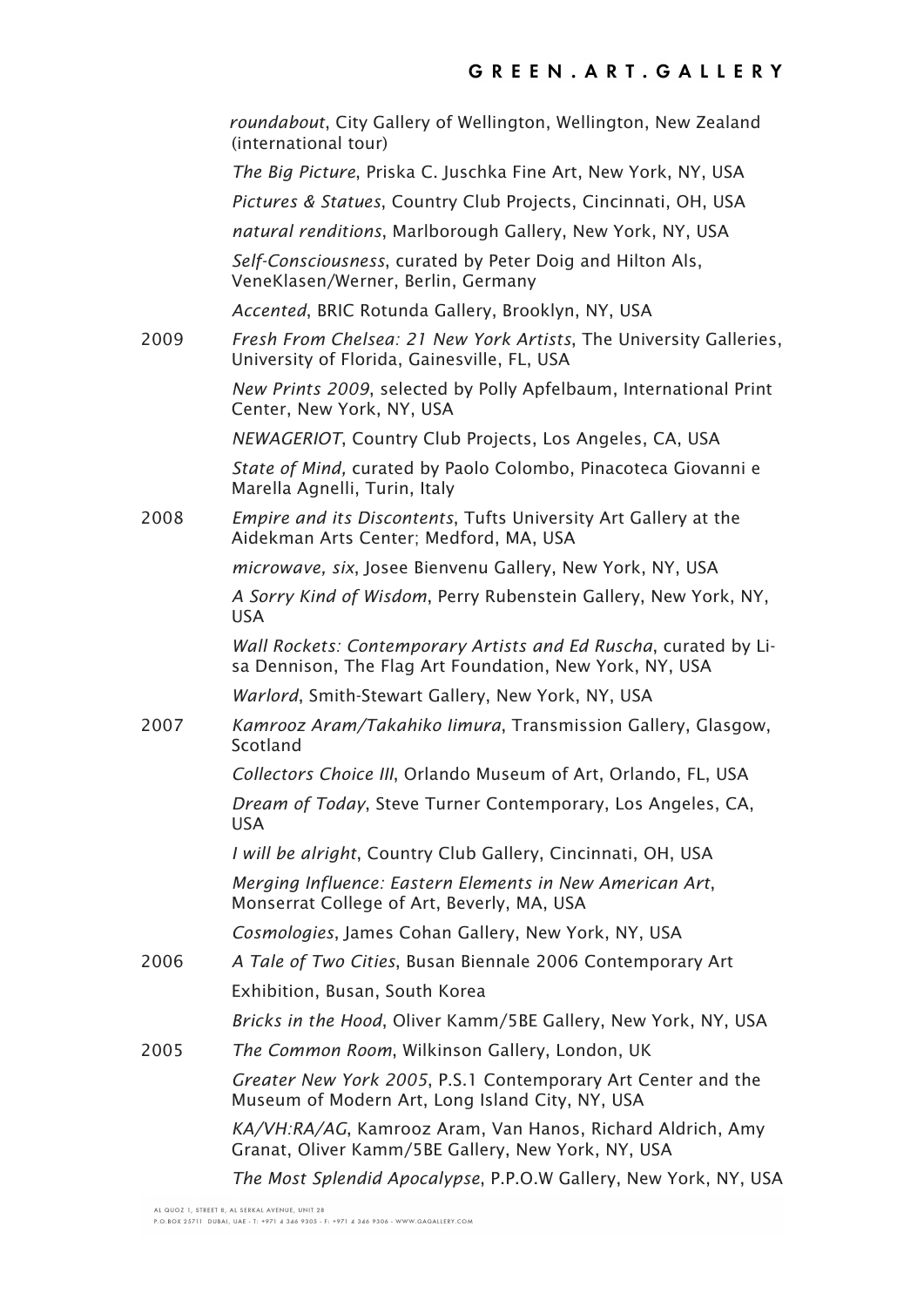*Time's Arrow -> Twelve Random Thoughts on Beauty*, BRIC Rotunda Gallery, Brooklyn, NY, USA

2003 *Group Exhibition*, Oliver Kamm/5BE Gallery, New York, NY, USA *The Lazarus Effect*, Prague Biennale I, Prague, Czech Republic (catalogue)

> *MFA Thesis Exhibition*, The Studebaker Building, Columbia University, New York, NY, USA

*The Broken Mirror: Midnight's Children*, Leroy Nieman Gallery, Columbia University, New York, NY, USA

- 2002 *Process/ion*, Columbia University, New York, NY, USA *Multitude*, Artists' Space, New York, NY, USA
- 2001 *Calligraphic Legacy*, Transamerica Building Lobby, San Francisco, CA, USA
- 2000 *November*, The H. Lewis Gallery, Baltimore, MD, USA *Mirror of the Invisible*, Robert V. Fullerton Art Museum, San Bernadino, CA, USA (catalogue)

# **SELECTED BIBLIOGRAPHY AND PRESS**

| 2021 | Heinrich, Will. "3 Art Gallery Shows to See Right Now". The New<br>York Times, 30 June 2021.                                                                                                            |
|------|---------------------------------------------------------------------------------------------------------------------------------------------------------------------------------------------------------|
|      | Rehberg, Vivian Sky. " Kamrooz Aram and Iman Issa's 'Lives of<br>Forms'." Art Agenda, 18 May 2021.                                                                                                      |
|      | Nair, Uma. "Nature Morte, Delhi: Iranian artist Kamrooz Aram's<br>first exhibition in India interrogates the overlapping trajectories of<br>ornamental patterning". Architectural Digest, January 2021. |
| 2019 | Nadine Khalil. "De-Construction: Create to Destroy." Canvas, 2019                                                                                                                                       |
| 2018 | Blay, Christipher. "Kamrooz Aram at The Modern Art Museum of<br>Fort Worth." Glasstire. 23 April 2018.                                                                                                  |
|      | Amirkhani, Jordan. "Art Review: Kamrooz Aram Delivers Institu-<br>tional Critique at Atlanta Contemporary." BURNAWAY. 22 March<br>2018.                                                                 |
|      | Burleigh, Paula. "Critics' Picks: Kamrooz Aram, Anwar Jalal<br>Shemza." Artforum.com. February 2018                                                                                                     |
| 2017 | Aram, Kamrooz. The Artist Project: What Artists See When They<br>Look At Art. New York: Phaidon, 2017.                                                                                                  |
|      | Vali, Murtaza. "Kamrooz Aram: Recollections for a Room."<br>ArtReview Asia, Spring 2017.                                                                                                                |
|      | Martin, Corinne. "Ornament and Pattern". SELECTIONS, Feb - April<br>2017.                                                                                                                               |
| 2015 | Haider, Faheem. "Politics Camouflaged as Ornamental Abstrac-<br>tion." Review of Geometries of Difference: New Approaches to Or-<br>nament and Abstraction. Hyperallergic.com. April 9, 2015.           |

ALQUOZ 1 STREET & ALSERKAL AVENUE UNIT 28

P.O.BOX 25711 DUBAI, UAE - T: +971 4 346 9305 - F: +971 4 346 9306 - WWW.GAGALLERY.COM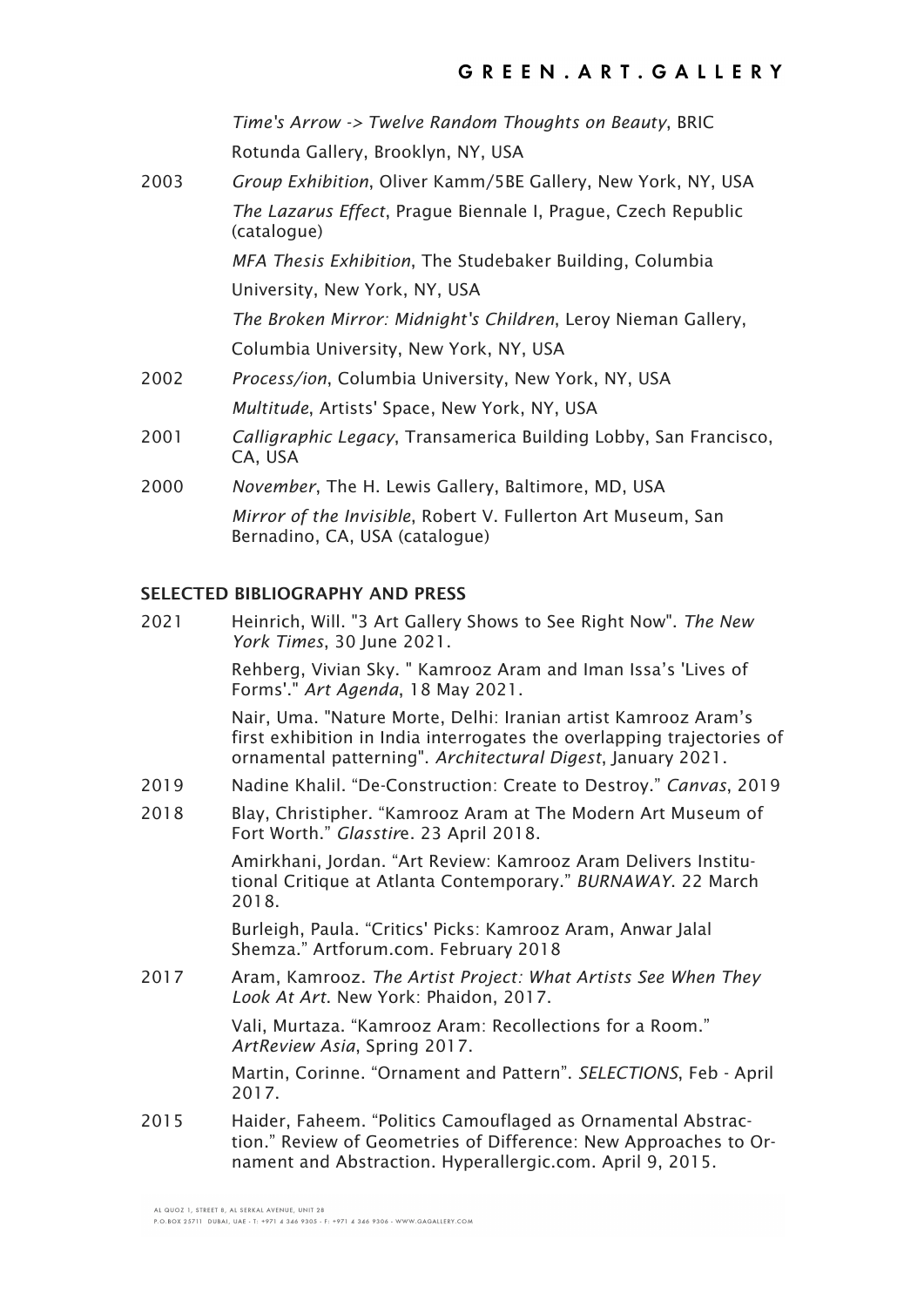"Philanthropist Peter Norton donates art to Rose Museum." The Boston Globe. March 2, 2015.

2014 "Best of 2014: Our top 10 exhibitions around the world." Hyperallergic, December 29, 2014

> Voon, Claire. "The Unstable Art of Pattern Recognition." Hyperallergic, July 21, 2014

Lord, Christopher. "Monoculture." Harper's Bazaar Art Arabia, May-June 2014

Akkermans, Ari. "Mapping Unstable Objects." Mantle. May 13, 2014

Jones, Kevin. "Critics' Picks: Kamrooz Aram." Artforum.com, April 2014

Seaman, Anna. "Deconstructing Carpets and Culture." The National, April 8, 2014

Vali, Murtaza. "History Painting." Canvas, March-April 2014

Seaman, Anna. "Inside the World of Kamrooz Aram." The National, March 15, 2014

Palimpsest: Unstable Paintings for Anxious Interiors. Edited by Yasmin Atassi, with texts by Eva Díaz, Media Farzin, Murtaza Vali, Kamrooz Aram. Green Art Gallery, Dubai and Anomie Publishing, London, U.K., 2014

Hicks, Alistair. The Global Art Compass: New Directions in 21<sup>st</sup>-Century Art. Thames & Hudson. 2014

2013 Tehini, Noor. "Art & Soul: Interview with Kamrooz Aram" SavoirFlair.com, August 20, 2013. Masters, HG. "Abraaj Group Picks Five For Prize." ArtAsiaPacific blog. July 2, 2013.

> Wilson-Goldie, Kaelen. "The Abraaj Group Art Prize names five winners." The Daily Star, Beirut, June 12, 2013.

"Abraaj Group Art Prize winners announced." Artforum.com, June 11, 2013.

- 2012 Wilson-Goldie, Kaelen. "Crumbling the Antiseptic Beauty." Bidoun. Summer 2012
- 2012 Lord, Chris. "Exhibition in Dubai examines ornamental art." The National. May 2, 2012

Ibrahim, Dina. "Critics' Picks." Artforum. April 16, 2012

Kalsi, Jyoti. "A break in the pattern." Gulfnews. March 30, 2012

Vali, Murtaza. Brute Ornament, exhibition catalogue. Green Art Gallery, Dubai. March 2012

2011 Sykes, Stephanie and Fekri, Reem. Interview with Kamrooz Aram. Art Dubai journal, March 2011

> Paynter, November, "Shariah Biennial: 10 Plot for a Biennial (16 March-16 May, 2011) and Art Dubai (16-19 March, 2011)". Art Agenda. March 24, 2011

Proctor, R.A. "AO Onsite Fair Preview – Dubai: Art Dubai's Fifth Edition Offers Strongest Program To Date." AO Art Observed, web.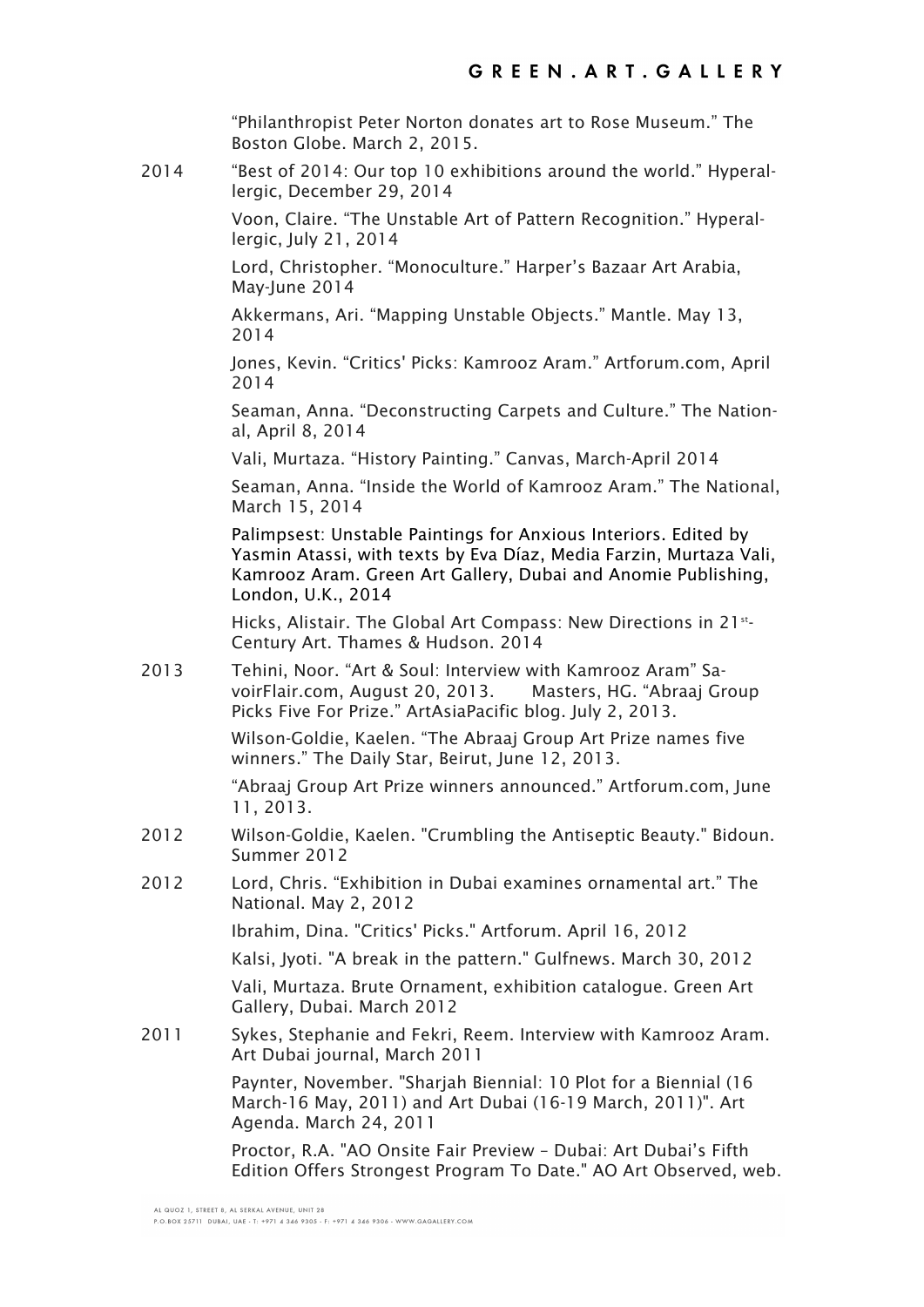March 17, 2011

Mollett, J. "AO on Site, Dubai – Art Dubai 2011 Summary." AO Art Observed, web. March 24, 2011

Erickson-Kerry, Ian. "Kamrooz Aram exhibit: SoA alum waves a painted flag at Perry Rubenstein Gallery in Chelsea." Columbia Spectator. February 24, 2011

Holledge, Richard. "Painting the Middle East With Too Broad a Brush?" The Wall Street Journal. Web. March 2, 2011

"Kamrooz Aram Explores Art History, Iranian Culture," photos. The Huffington Post. March 4, 2011

Krause, Katherine. "Negotiations." Dossier Journal blog. February 16, 2011

Krause, Katherine. "Look: Kamrooz Aram." Dossier Journal, web. February 1, 2011

"Negotiating History," Kamrooz Aram in conversation with Arthur Ou. Negotiations, catalogue. Perry Rubenstein Gallery. February 2011

2010 Gyorody, Andrea. "Critic's Picks: Kamrooz Aram." Review of Generation after Generation, Revolution after Revelation at LA><ART, Artforum. Web. March 3, 2010

Pollack, Barbara. "Making an Impact." ARTnews. May 2010: 2-6

Sand, Olivia. "Profile: Kamrooz Aram." Asian Art Newspaper, September 2010

Sharifian, Vahid. Interview with Kamrooz Aram, Tandis. April 2009

Thomas, Nicholas; Arrowsmith, Rupert Richard; Cohn, Don J.; Mazria-Katz, Marisa. roundabout, exhibition catalogue. ArtAsiaPacific, New York, 2010

Vaziri, Katayoun. "Interview: Kamrooz Aram." Tamasha, BBC Persian TV. November 18, 2010: first broadcast

- 2009 Amirsadeghi, Hossein. Different Sames: New Perspectives in Contemporary Iranian Art. Thames & Hudson, London, 2009
- 2009 "Kamrooz Aram. An artist sees signs of Neo-Orientalism in industry's restless search for a new boom to promote." ArtReview.com. October 24, 2009

"Goings on About Town: Kamrooz Aram." The New Yorker. March 16, 2009: 26

Indiana, Gary. "Kamrooz Aram: Uneasy Delights." Cover article. Art in America. March, 2009: 110 - 121

Rosenberg, Karen. "East in the Eye of This Beholder." The New York Times. March 22, 2009: 26

Vali, Murtaza. "New York, Kamrooz Aram: Of Flame and Splendour, Perry Rubenstein Gallery." Bidoun, Web. Summer 2009

Wolin, Joseph R. "Kamrooz Aram, Of Flame and Splendour." Time Out New York. April 2-8, 2009: 45

2008 Bishop, Philip E. "OMA's 'Abstracts in Art' references the past."

ALOILOZ 1 STREET & AL SERKAL AVENUE JUNIT 28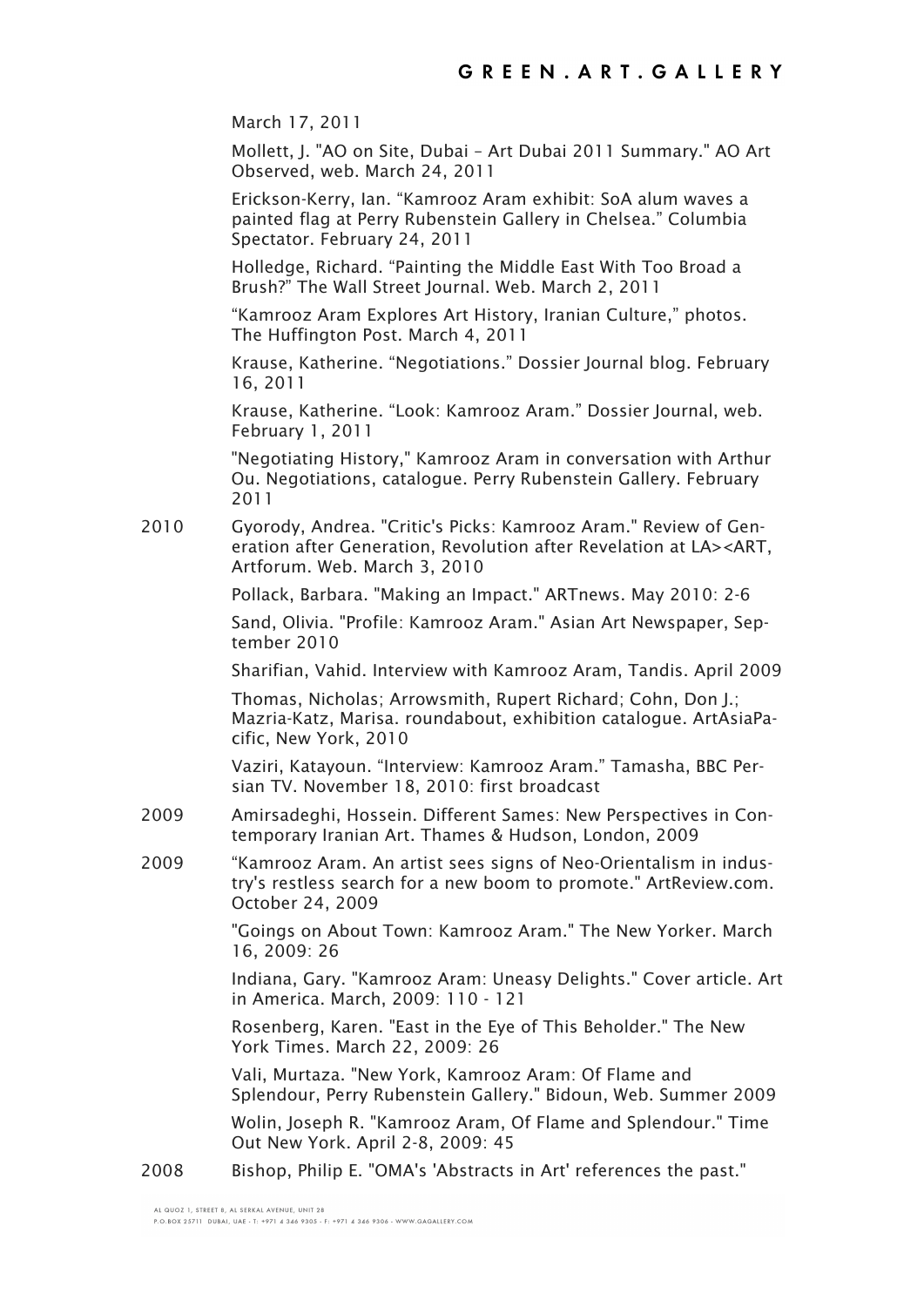Arts and Entertainment review. Orlando Sentinel. January 12, 2008

Dumett, Mari. "Feature Anterier: an index to contemporary art's imminent history," review of Empire and its Discontents at Tufts University Art Gallery.Art Papers. November-December 2008: 64-65

"Goings On About Town: Microwave." The New Yorker. September 15, 2008

McQuaid, Cate. "Empire strikes back: Artists examine identity politics of East and West," review of Empire and its Discontents at Tufts University Art Gallery. Boston Globe. October 26, 2008

Moshayedi, Aram. "The Burdens of Imaging: Kamrooz Aram's Painted Elsewhere." Reading Room: A Journal of Art and Culture: transcendental pop. Issue 02.08: 138-151

Tappis, Jordan. "Art Basel." Review of Kamrooz Aram at The NADA Art Fair. Malibu Magazine. February-March 2008: 18, 42, 28

Various Authors. "Galleries." Art Asia Pacific Almanac. Volume 3, 2008: 119, 122

2008 Empire and its Discontents, catalogue. Tufts University Art Gallery at the Aidekman Arts Center, Medford. 2008

> Wall Rockets: Contemporary Artists and Ed Ruscha, catalogue. The Flag Art Foundation, New York. 2008

2007 Aram, Kamrooz. "Kamrooz Aram." NY Arts Magazine. November-December, 2007

> Azimi, Negar. "Preview: Kamrooz Aram, Night Visions and Revolutionary Dreams." Bidoun. Winter, 2007: 16

Caviness, Todd. "Daring displays." Review of Audacity in Art, at the Orlando Museum of Art, Orlando Sentinel. December 14, 2007

Lew, Christopher. "Projects in the Making... Kamrooz Aram: Trial By Fire." Art Asia Pacific. July-August 2007: 127

Various Authors, "Art Festivals" and "Museums: Art Institutions in the Americas." Art Asia Pacific Almanac, Volume 2, 2007.

2007 Baker, R.C. "Best in Show: Kamrooz Aram, Night Visions and Revolutionary Dreams." The Village Voice. February 28, 2007: 55

> Saltz, Jerry. "The Biggest Picture", The Village Voice. January 30, 2007

> Merging Influence: Eastern Elements in New American Art, catalogue. Monserrat College of Art, Beverly. 2007

2006 Bayliss, Sarah H. "East Meets West Meets East." ARTnews. November 2006

> Brown, Neal. "Canvassing opinions, drawing ideals." The First Post. May 19, 2006

Campbell-Johnston, Rachel. "Frieze Art fair." The Times, London, UK. October 12, 2006 (image)

Firstenberg, Lauri. "Excess of Subjectivity." MASSMoca Catalog Interview. 2006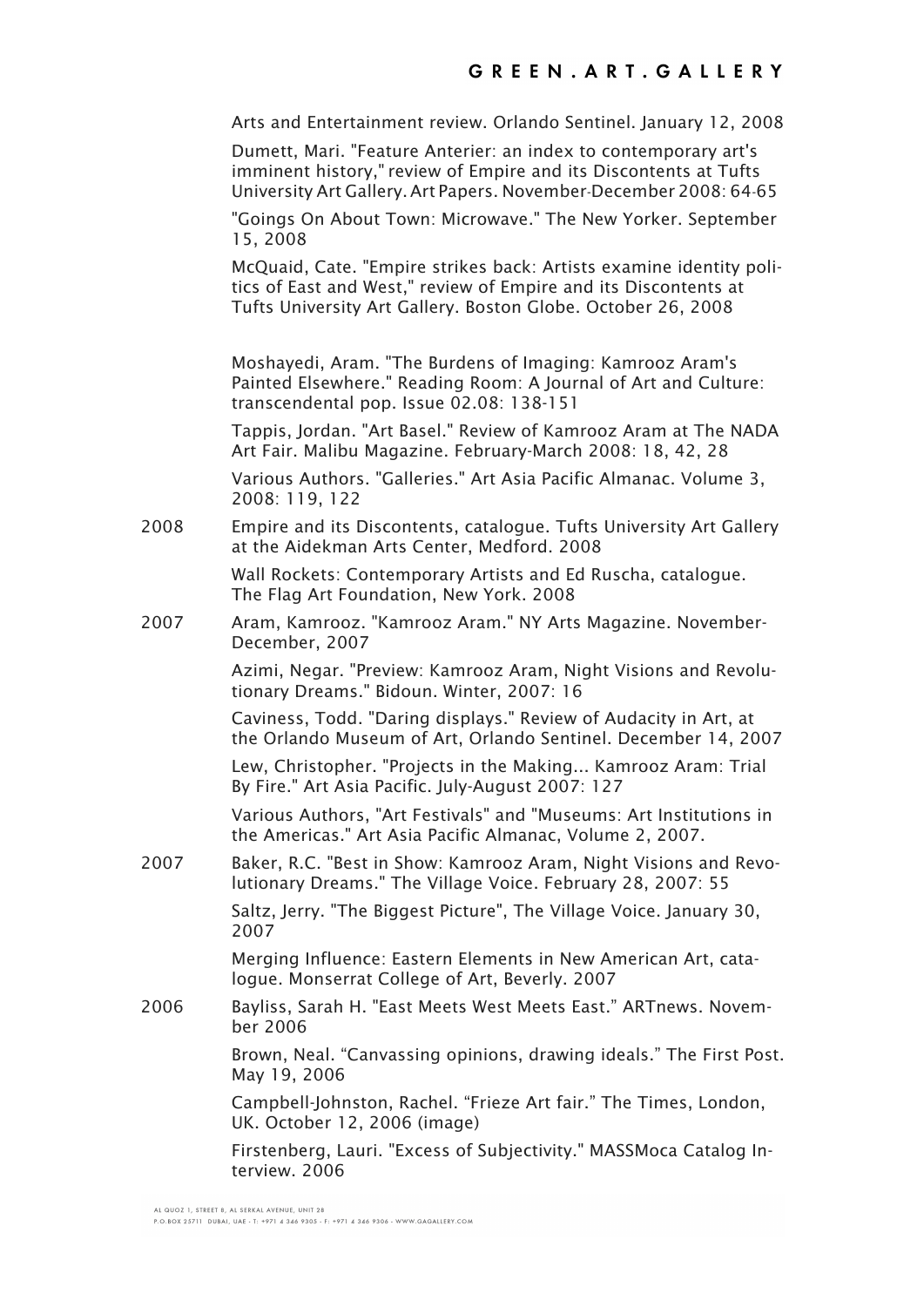Mitchell, John E. "Kamrooz Aram." North Adams Transcript. January 12, 2006

Price, Matt. "Mixed Paint: A Survey of Contemporary Painters." Flash Art #239. November-December, 2006.

Statton, Liza. "Realms and Reveries." MASS MoCA, catalog essay. 2006

Weber, Rebecca L. "Art With Meaning." Impressions Magazine. October 2006

Busan Biennale 2006, catalogue, South Korea. 2006

2005 Daftari, Fereshteh. "Kamrooz Aram." Greater New York Book, PS1/MoMA. 2005

> Smith, Roberta. "Listings: KA/VH:RA/AG." The New York Times. March 18, 2005

- 2004 Bellini, Andrea and Sonia Campagnola. "I Nuovissimi Di New York: Dizionaario In Diretta Con La Nuova Pittura." Flash Art, Italy. #246, June-July 2004
- 2004 Cotter, Holland. "Art in Review, Kamrooz Aram." The New York Times. March 19, 2004

Gennochio, Benjamin. "How the Art Scene Became a Youthscape." The New York Times. January 23, 2004

Greater New York 2005, catalogue. P.S.1 Contemporary Art Center and the Museum of Modern Art, Long Island City. 2004

2002 Cotter, Holland. "Art in Review, 'Multitude'." The New York Times. October 11, 2002

> Firstenberg, Lauri. "Space and Subjectivity," essay. Multitude, exhibition catalogue. 2002

> Respini, Eva. Process/ion: An Exhibition in Three Locations, exhibition brochure. 2002

Small, Irene. "Memory of Form," essay. Multitude, exhibition catalogue. 2002

2000 Mirror of the Invisible, catalogue. Robert V. Fullerton Art Museum, San Bernadino, 2000